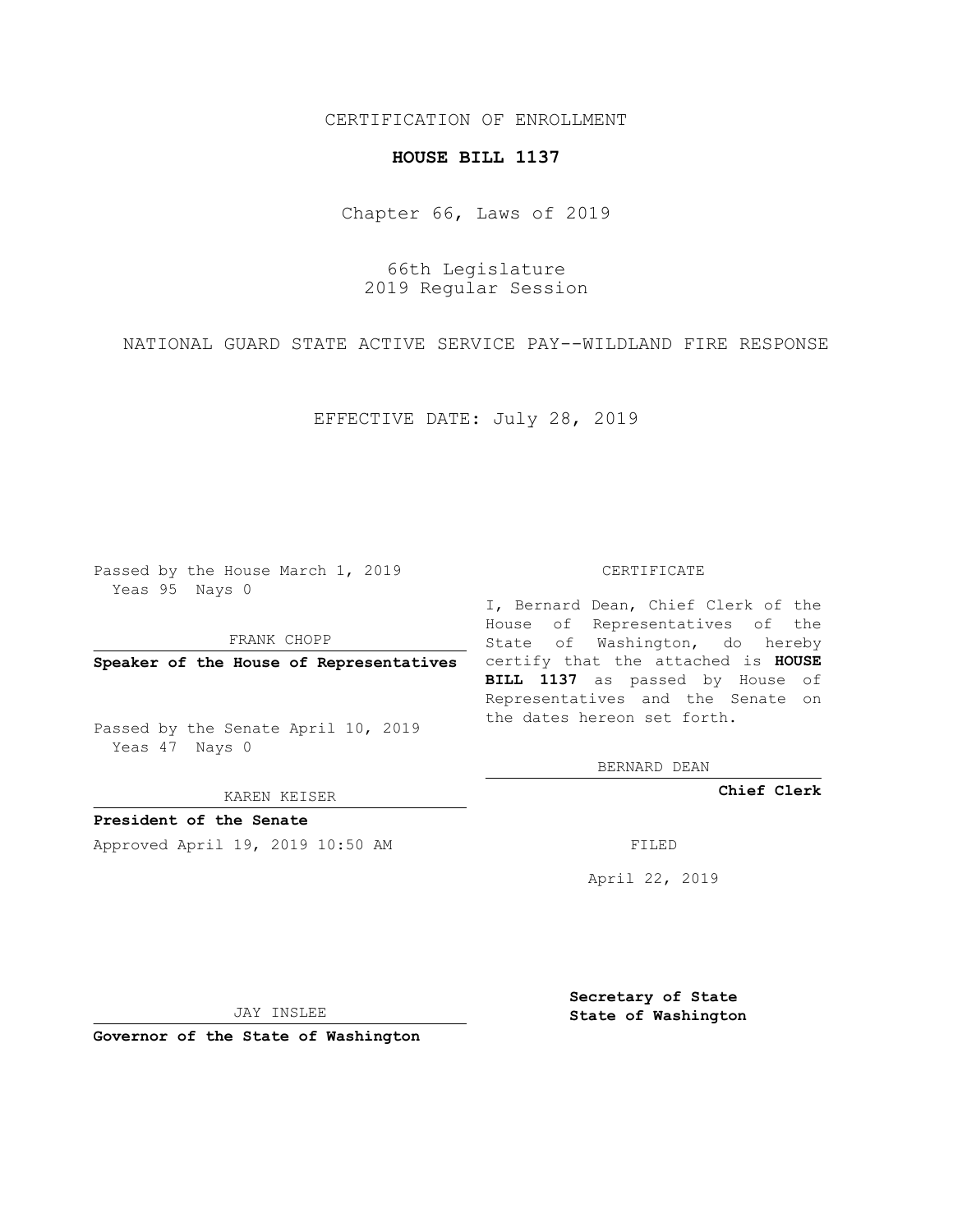## **HOUSE BILL 1137**

Passed Legislature - 2019 Regular Session

# **State of Washington 66th Legislature 2019 Regular Session**

**By** Representatives Leavitt, Klippert, Kilduff, Boehnke, Gildon, Callan, Reeves, Dolan, Barkis, Appleton, Goodman, Young, Riccelli, Bergquist, and Stanford; by request of Military Department

Read first time 01/15/19. Referred to Committee on Housing, Community Development & Veterans.

1 AN ACT Relating to national guard pay in state active service for 2 wildland fire response duty; and amending RCW 38.24.050.

3 BE IT ENACTED BY THE LEGISLATURE OF THE STATE OF WASHINGTON:

4 **Sec. 1.** RCW 38.24.050 and 2011 c 336 s 767 are each amended to 5 read as follows:

6 (1) Commissioned officers, warrant officers, and enlisted 7 personnel of the organized militia of Washington, while in active 8 state service or inactive duty, are entitled to and shall receive the 9 same amount of pay and allowances from the state of Washington as 10 provided by federal laws and regulations for commissioned officers, 11 warrant officers, and enlisted personnel of the armed forces of the 12 United States ((army)) only if federal pay and allowances are not 13 authorized. For periods of such active state service, commissioned 14 officers, warrant officers, and enlisted personnel of the organized 15 militia of Washington shall receive either such pay and allowances $<sub>L</sub>$ </sub> 16 or for wildland fire response an amount equal to the rates 17 established by the national wildfire coordinating group 18 administratively determined pay plans for emergency workers, or an 19 amount equal to ((<del>one and one-half of</del>)) the ((<del>federal</del>)) state minimum 20 wage, whichever is greater.